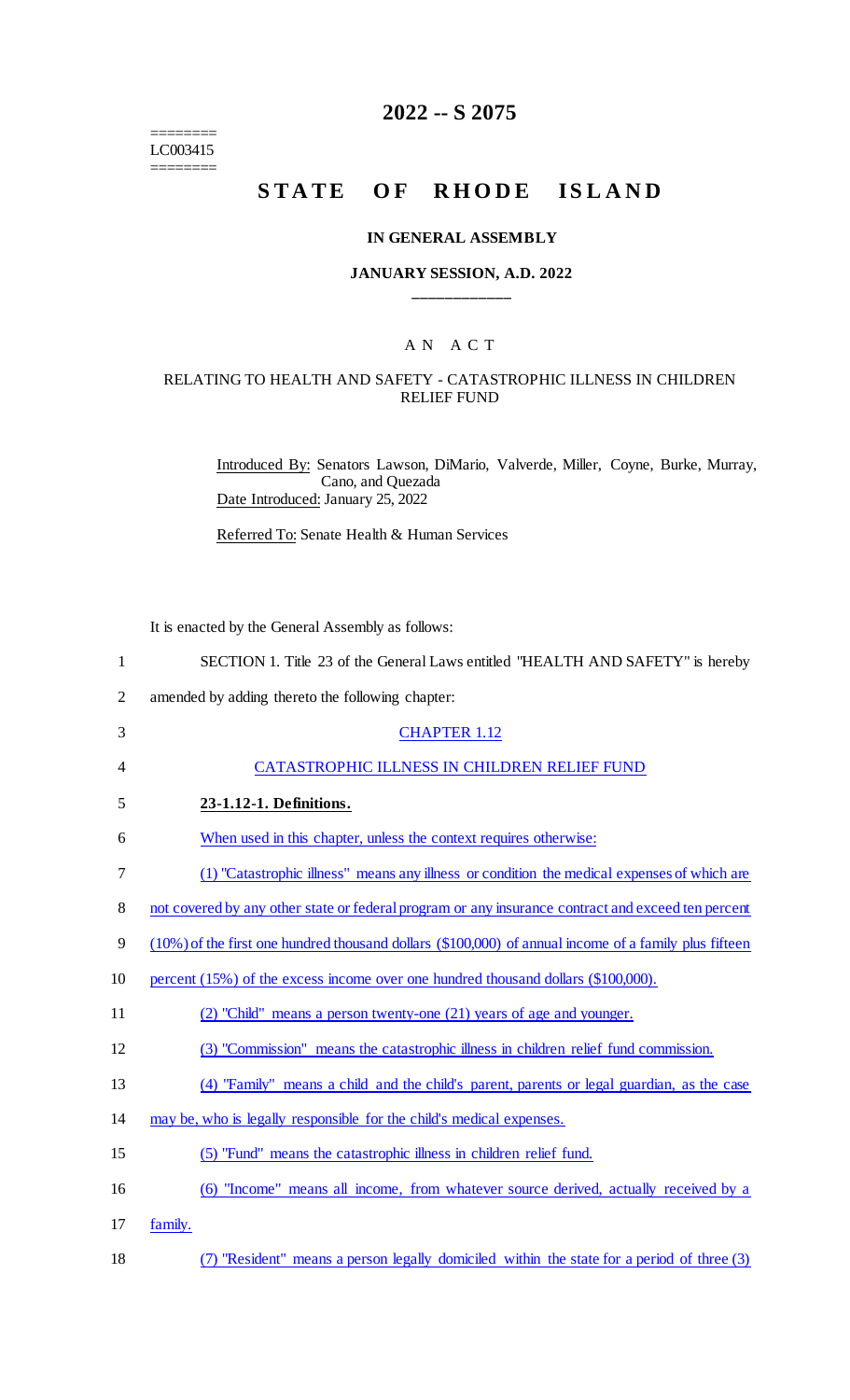months immediately preceding the date of application for inclusion in the program. Mere seasonal or temporary residence within the state, of whatever duration, does not constitute domicile. Absence from this state for a period of twelve (12) months or more is prima facie evidence of 4 abandonment of domicile. The burden of establishing legal domicile within the state is upon the parent or legal guardian of a child. **23-1.12-2. Catastrophic illness in children relief fund.**  (a) The catastrophic illness in children relief fund is hereby established as a nonlapsing, revolving fund. The fund shall be administered by the commission, and shall be credited with monies received pursuant to § 23-1.12-10. (b) The general treasurer shall be custodian of the fund and all disbursements from the fund shall be made by the treasurer upon vouchers signed by the chairman of the commission. The monies in the fund shall be invested and reinvested by the treasurer as are other trust funds in the custody of the general treasurer in the manner provided by law. Interest received on the monies in the fund shall be credited to the fund. **23-1.12-3. Catastrophic illness in children relief fund commission.**  (a) There is hereby established in the executive department of the state government the catastrophic illness in children relief fund commission composed of nine (9) members. The commission shall consist of the director for children, youth and families, the director of human 19 services, the director of the department of business regulation, the general treasurer, who shall be members ex officio, and five (5) public members who are residents of this state, appointed by the 21 governor with the advice and consent of the senate for terms of five (5) years, two (2) of whom are appointed upon the recommendation of the president of the senate, one of whom is a provider of health care services to children in this state; and two (2) of whom are appointed upon the 24 recommendation of the speaker of the house of representatives, one of whom is a provider of health care services to children in this state. The five (5) public members initially appointed by the governor shall serve for terms of one, two (2), three (3), four (4) and five (5) years, respectively. (b) Each member shall hold office for the term of their appointment and until their successor has been appointed and qualified. A member of the commission is eligible for 29 reappointment. (c) Any vacancies in the membership of the commission occurring other than by the expiration of a term shall be filled in the same manner as the original appointment, but for the unexpired term only. (d) Each ex officio member of the commission may designate an officer or employee of 34 the ex officio member's department to represent the member at meetings of the commission, and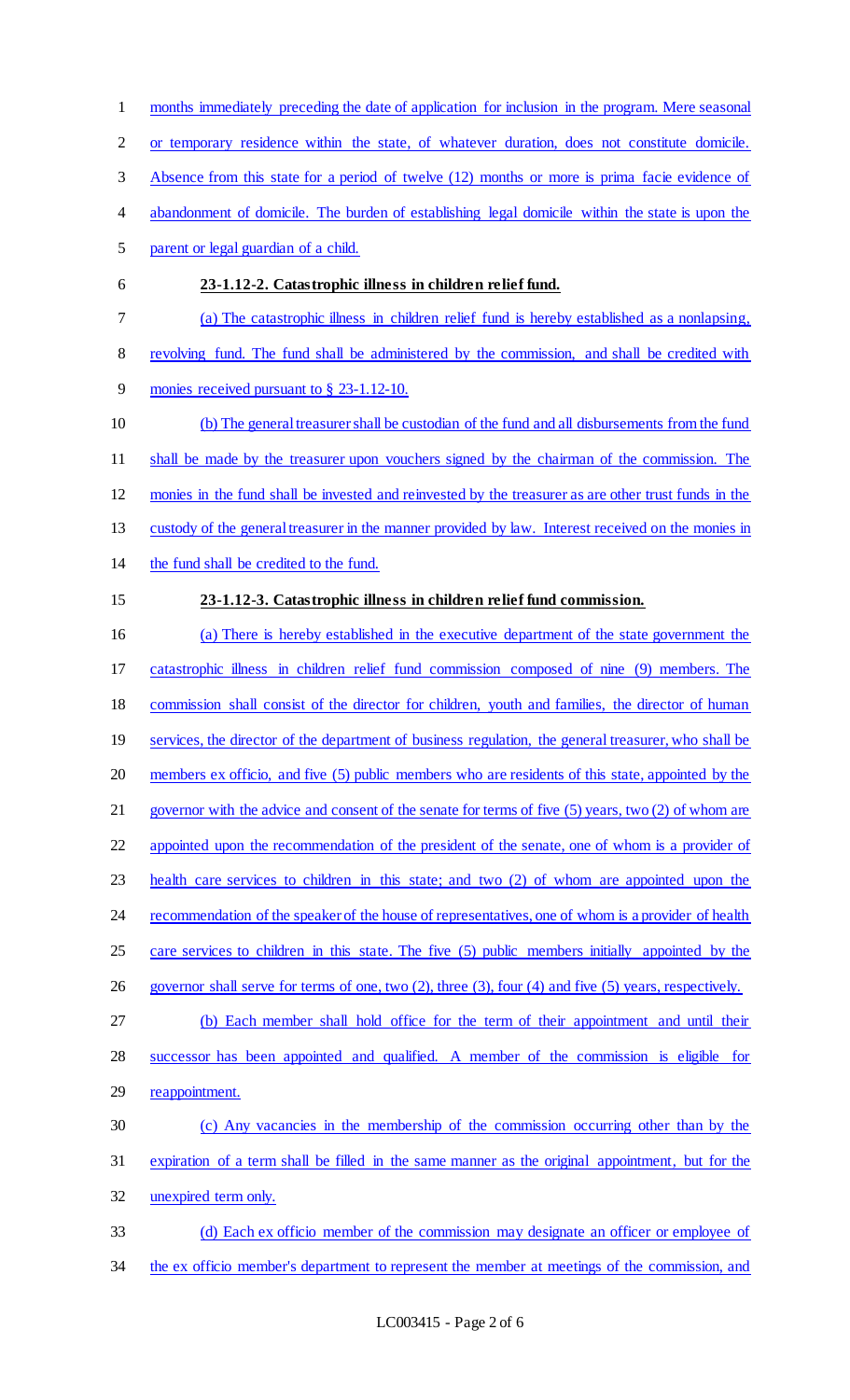each designee may lawfully vote and otherwise act on behalf of the member as the designee. Any designation shall be in writing delivered to the commission and filed with the office of the secretary of state and shall continue in effect until revoked or amended in the same manner as provided for designation. **23-1.12-4. Suspension and oaths.**  Each member of the commission may be removed from office by the governor, for cause, after a public hearing and may be suspended by the governor pending the completion of the hearing. Each member of the commission before entering upon his or her duties shall take and subscribe to an oath to perform the duties of his or her office faithfully, impartially and justly to the best of the member's ability. A record of the oaths shall be filed in the office of the secretary of state. **23-1.12-5. Officers and quorum.**  (a) The members shall elect a chairperson and chief executive officer of the commission who shall be one of the public members of the commission. The commission shall by rule determine the term of office of the chairperson and chief executive officer. The members shall elect a secretary and a treasurer who need not be members of the commission and the same person may be elected to serve both as secretary and treasurer. (b) The powers of the commission are vested in the members thereof in office from time to time and five (5) members of the commission shall constitute a quorum at any meeting thereof. 19 Action may be taken and motions and resolutions adopted by the commission at any meeting thereof by the affirmative vote of at least five (5) members of the commission. A vacancy in the 21 membership of the commission shall not impair the right of a quorum to exercise all the powers and perform all the duties of the commission. 23 (c) The members of the commission shall serve without compensation, but the commission 24 shall reimburse its members for the reasonable expenses incurred in the performance of their duties based upon the monies available in the fund. 26 (d) The commission shall be appointed within three (3) months after the effective date of this chapter and shall organize as soon as may be practicable after the appointment of its members. **23-1.12-6. Powers and duties.**  The commission shall have, but is not limited to, the following powers and duties: (1) Establish a program for the purposes of this chapter, administer the fund and authorize the payment or reimbursement of the medical expenses of children with catastrophic illnesses; (2) Establish procedures for application to the program, determining the eligibility for the payment or reimbursement of medical expenses for each child, and processing fund awards and appeals;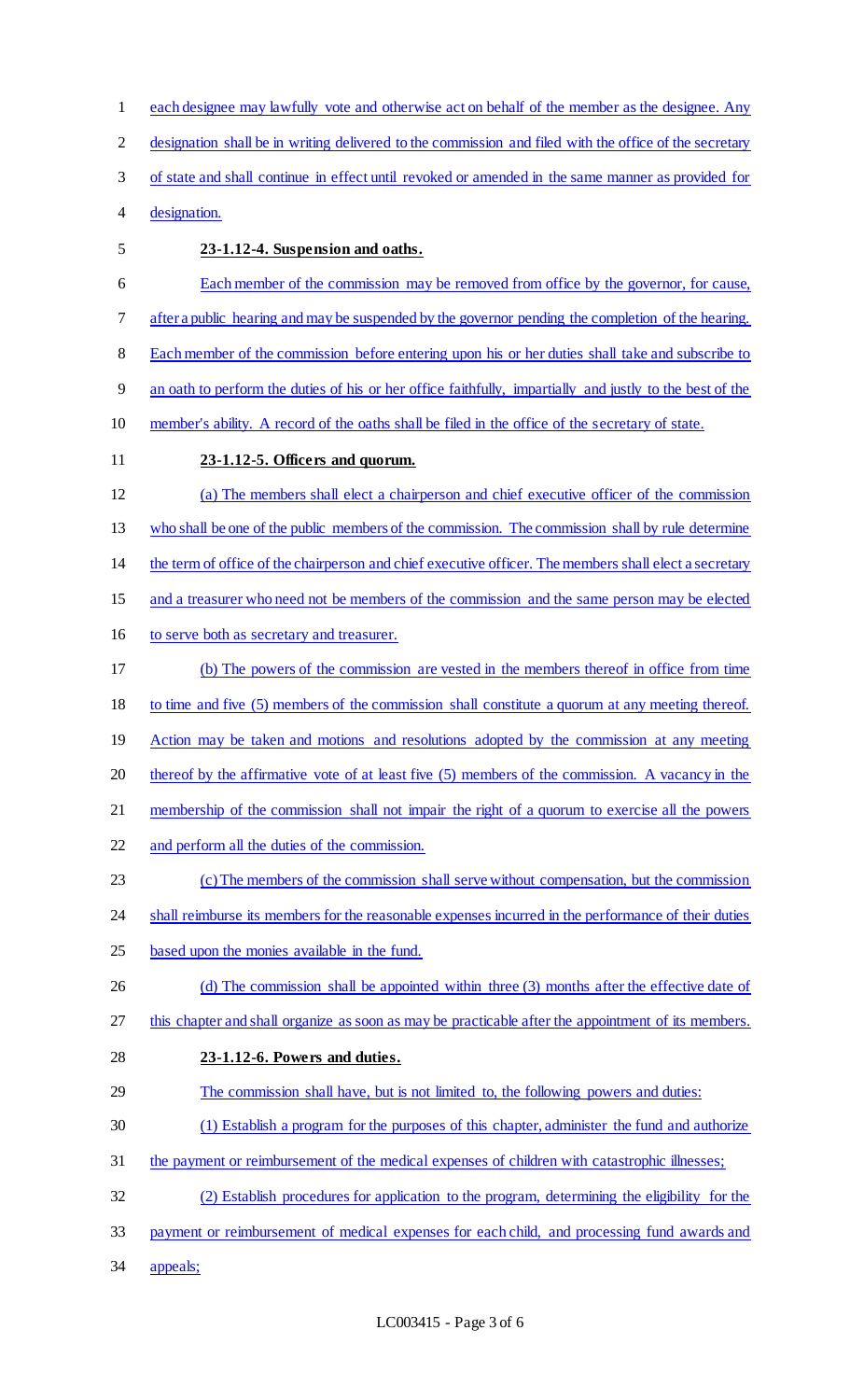(3) Establish procedures to provide that, in the case of an illness or condition for which the family, after receiving assistance pursuant to this chapter, recovers damages for the child's medical expenses pursuant to a settlement or judgment in a legal action, the family shall reimburse the fund for the amount of assistance received, or that portion thereof covered by the amount of the damages less the expense of recovery; (4) Establish the amount of reimbursement for the medical expenses of each child using a sliding fee scale based on a family's ability to pay for medical expenses which takes into account family size, family income and assets and family medical expenses and adjust the financial eligibility criteria established in the definition of catastrophic illness pursuant to § 23-1.12-1 based upon the monies available in the fund; (5) Disseminate information on the fund and the program to the public; (6) Adopt bylaws for the regulation of its affairs and the conduct of its business, adopt an 13 official seal and alter the same at pleasure, maintain an office at the place within the state as it may designate, and sue and be sued in its own name; (7) Appoint, retain or employ staff, experts or consultants on a contract basis or otherwise, who are deemed necessary, and employ investigators or other professionally qualified personnel as may be within the limits of funds appropriated or otherwise made available to it to accomplish its purposes; 19 (8) Maintain confidential records on each child who applies for assistance under the fund; (9) Take all actions deemed necessary to carry out the purposes of this chapter; and (10) Adopt rules and regulations in accordance with chapter 35 of title 42 (the "administrative procedure act"), necessary to effectuate the purposes of this chapter. **23-1.12-7. Settlement of claims.**  24 The commission is authorized to negotiate or settle a claim that the fund maintains for 25 reimbursement against a family who has received assistance for the medical expenses of a child with a catastrophic illness pursuant to this chapter and has recovered damages in a legal action for the child's medical expenses. Money recovered pursuant to this section shall be deposited in the fund. **23-1.12-8. Eligibility.**  (a) A child who is a resident of this state is eligible, through the child's parent or legal guardian, to apply to the program established pursuant to § 23-1.12-6. (b) In the event a family has more than one child with a catastrophic illness, as defined pursuant to § 23-1.12-1, the commission shall waive the family responsibility, as established by 34 regulation, for the other child if the family has met the family responsibility for the first child in a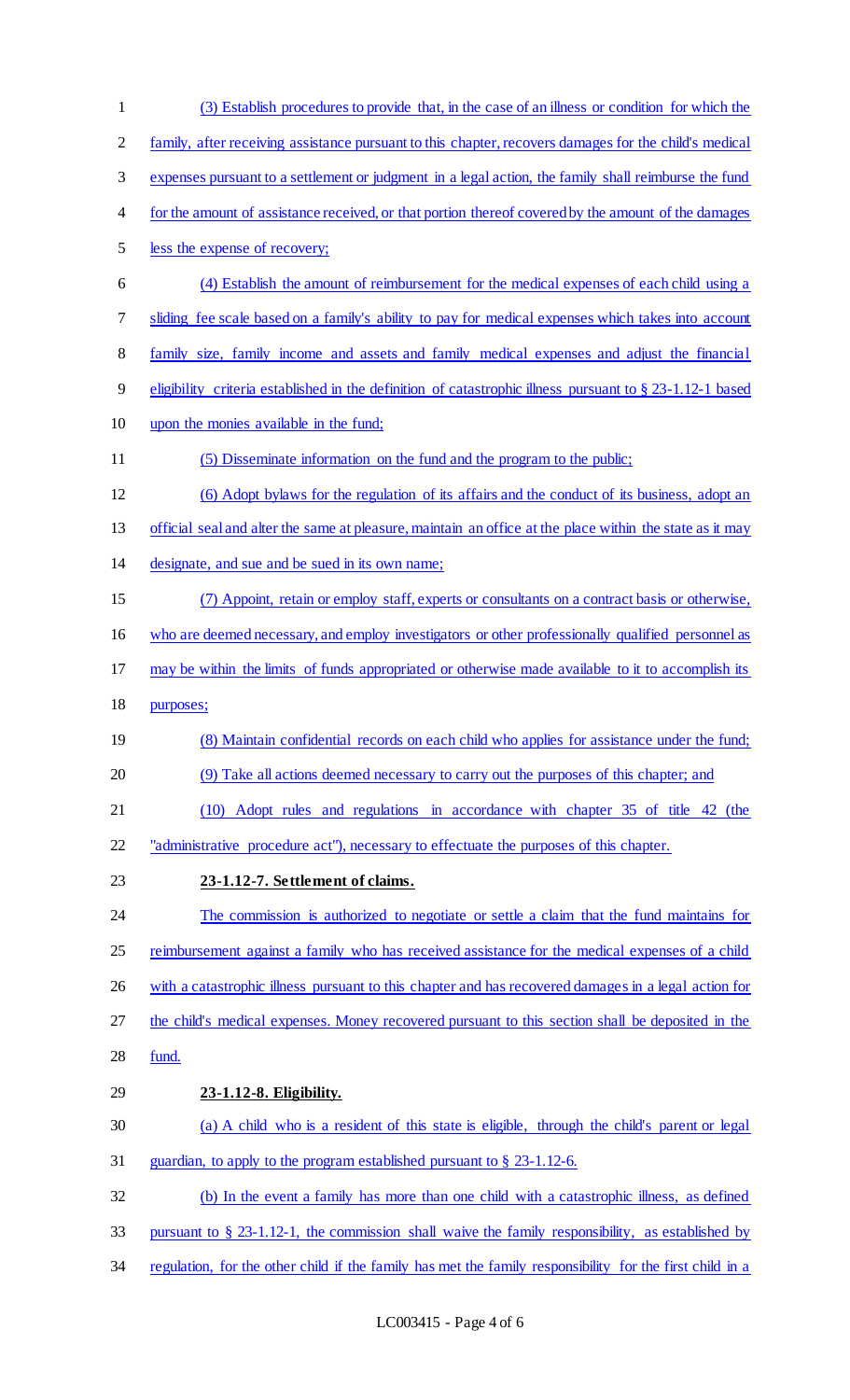## 1 state fiscal year.

| $\overline{2}$ | 23-1.12-9. Financial assistance.                                                                      |
|----------------|-------------------------------------------------------------------------------------------------------|
| 3              | Whenever a child has a catastrophic illness and is eligible for the program, the child,               |
| 4              | through the child's parent or legal guardian, shall receive financial assistance from monies in the   |
| 5              | fund subject to the rules and regulations established by the commission and the availability of       |
| 6              | monies in the fund. The financial assistance shall include, but is not limited to, payments or        |
| 7              | reimbursements for the cost of medical treatment, hospital care, drugs, nursing care and physician    |
| 8              | services.                                                                                             |
| 9              | 23-1.12-10. Annual surcharge per employee subject to the employer security act.                       |
| 10             | For the purpose of providing the monies necessary to establish and meet the purposes of               |
| 11             | the fund, the commission shall establish a one dollar and fifty cent $(\$1.50)$ annual surcharge per  |
| 12             | employee upon all employers who are subject to the employment security laws pursuant to chapters      |
| 13             | 42, 43 and 44 of title 28. The surcharge shall be collected by the director of labor and training and |
| 14             | paid over to the general treasurer for deposit in the fund annually as provided by the commission.    |
| 15             | 23-1.12-11. Rules and regulations.                                                                    |
| 16             | The general treasurer shall adopt rules and regulations establishing procedures for the               |
| 17             | collection of the surcharge contained in $\S$ 23-1.12-10.                                             |
| 18             | 23-1.12-12. Annual reports.                                                                           |
| 19             | (a) The commission shall report annually to the governor and to the senate and house of               |
| 20             | representatives committee with responsibility for issues affecting children, health and human         |
| 21             | services on the status of the program. The report shall include the following information:            |
| 22             | (1) The number of participants in the program;                                                        |
| 23             | (2) Average expenditures per participant;                                                             |
| 24             | (3) The nature and type of catastrophic illnesses for which the fund provided financial               |
| 25             | assistance; and                                                                                       |
| 26             | (4) The average income and expenditures of families who received financial assistance                 |
| 27             | under the program.                                                                                    |
| 28             | (b) The commission also may make recommendations for changes in the law and                           |
| 29             | regulations governing the fund.                                                                       |
| 30             | SECTION 2. This act shall take effect upon passage.                                                   |

======== LC003415 ========